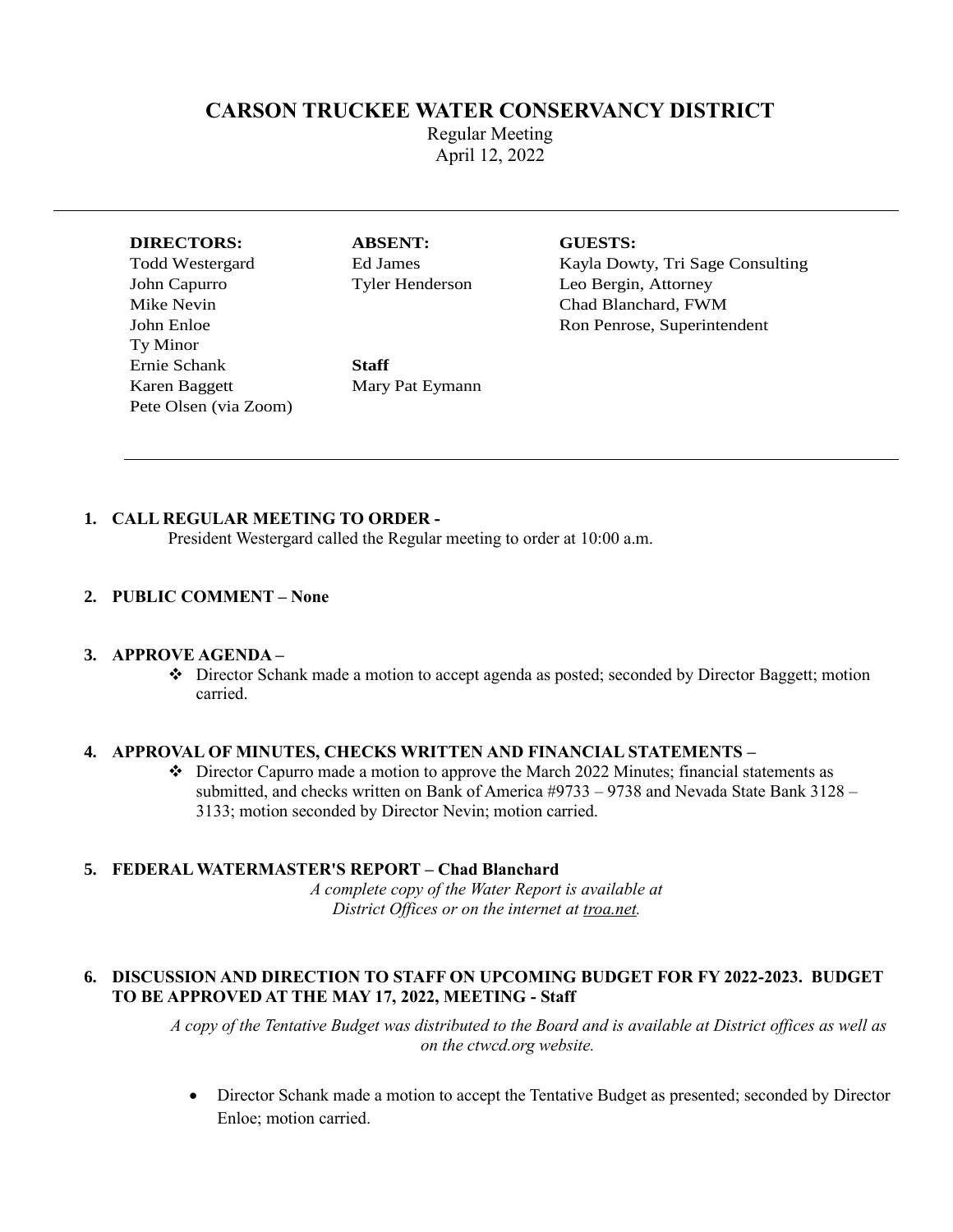## **7. DISCUSSION AND POSSIBLE ACTION OF THE AMBROSE PARK DIVERSION AND POSSIBLE INVOLVEMENT OF THE DISTRICT – Kayla Dowty**

### *See Engineer's Report*

Ms. has not heard anything back from State Lands regarding the letter that was sent on the ownership of the structure. Ms. Dowty is going to follow up and report next month.

## **8. DISCUSSION AND POSSIBLE BOARD DIRECTION REGARDING MAINTENANCE DEBRIS REMOVAL WORK, EMERGENCY DEBRIS/DEPOSIT REMOVAL WORK AND AUTHORIZATION FOR EXPENDITURES FOR SUCH WORK –Kayla Dowty**

*See Engineer's Report*

## **9. ENGINEER/CONSULTANT REPORT –Kayla Dowty**

*See Engineer's Report*

## **10. SUPERINTENDENT REPORT – Ron Penrose**

Nothing to report.

## **11. LEGAL COUNSEL REPORT – Leo Bergin**

Nothing to report.

## **12. SECRETARY/TREASURER REPORT – Mary Pat Eymann**

Nothing to report.

## **13. PUBLIC COMMENT - None**

## **14. BOARD COMMENTS AND REQUESTS FOR FUTURE AGENDA ITEMS**

#### **Future Agenda Item Requests:**

- Presentation by TRFMA
- Requests for encroachment permits and requests

### **Board Comments:**

• Director Enloe – meeting with Wildlife Service last week and they are working on getting a design permitted for a Verdi hydro diversion dam.

## **15. ADJOURNMENT -**

❖ There being no further business Director Schank made a motion to adjourn the meeting; seconded by Director Capurro; motion carried meeting adjourned.